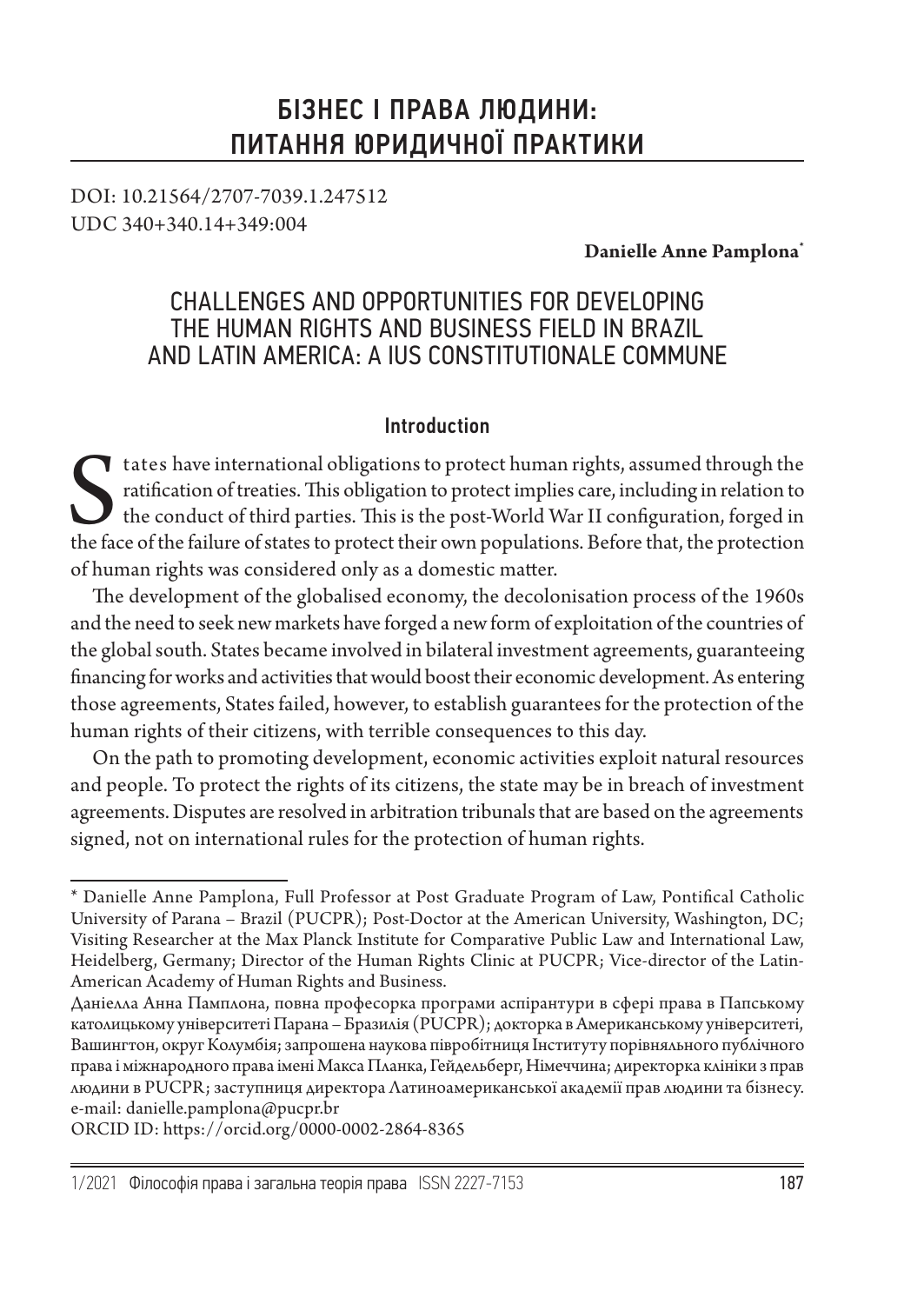The negative impacts that economic activities can have on human rights are even more visible in times of crisis, when it is necessary to bring together the efforts of all actors to address an economic, social or health problem. This is not different in Latin America and in Brazil. The new health crisis caused by the pandemic of COVID-19 poses enormous challenges for States, businesses and individuals. States must organise themselves to protect their populations from contagion, while not abusing their rights to privacy and freedom; they must provide their populations with vaccines, while maintaining the financial conditions to maintain other public policies. Companies face the challenges of maintaining profits, while protecting their workers by providing masks and alcohol gels, facing a reduction in the workforce and observing a decrease in consumption. People, especially the poor, face a drastic fall in their income due to government measures restricting movement.

On the other hand, the pandemic also provides us with the opportunity to observe problems and propose solutions. The Brazilian Executive Branch have adopted conducts that violate human rights; denying science and discouraging preventive measures against the contagion of the virus, all this under the justification that it was necessary to maintain economic activity. We also observed companies that did not respect signed contracts, that dismissed people *en masse*, that transferred the negative impact of the pandemic to the weakest part of their business relationships. These conducts reflect the absence of adequate state regulation to demand companies to act otherwise.

Such conduct by States and companies has worsened the terrible conditions in which people would already be if only the pandemic had imposed its impacts on them. The actions of states and companies have worsened these impacts and lead to reflection on the urgent need for a new configuration of state-individual-businesses relations.

The relationship between these violations, the lack of effective mechanisms to address them and the Ius Constitutionale Commune for Latin America (ICCAL) must be made. It is intended to demonstrate that the ICCAL presents a rationale capable of providing a basis for conduct that leads to more satisfactory responses in the fight against human rights violations committed by private entities.

### I. Some Background

The world had the chance to observe the negative impacts on rights derived from economic activities when hit by the 2018 financial crisis. Instead of using momentum to generate legislative changes that could respond better another crisis in the future, governments have helped those who helped creating chaos. Despite the profits that companies directly involved with the causes of the crisis continued to make, there was no radical change in the system that would allow them to be held accountable for negative impacts. The absence of companies' accountability is also the harsh reality in Brazil.

The present text aims at correcting what it identifies as a historical mistake made by the countries of the global south in the 1970s, when they failed to act in an internationally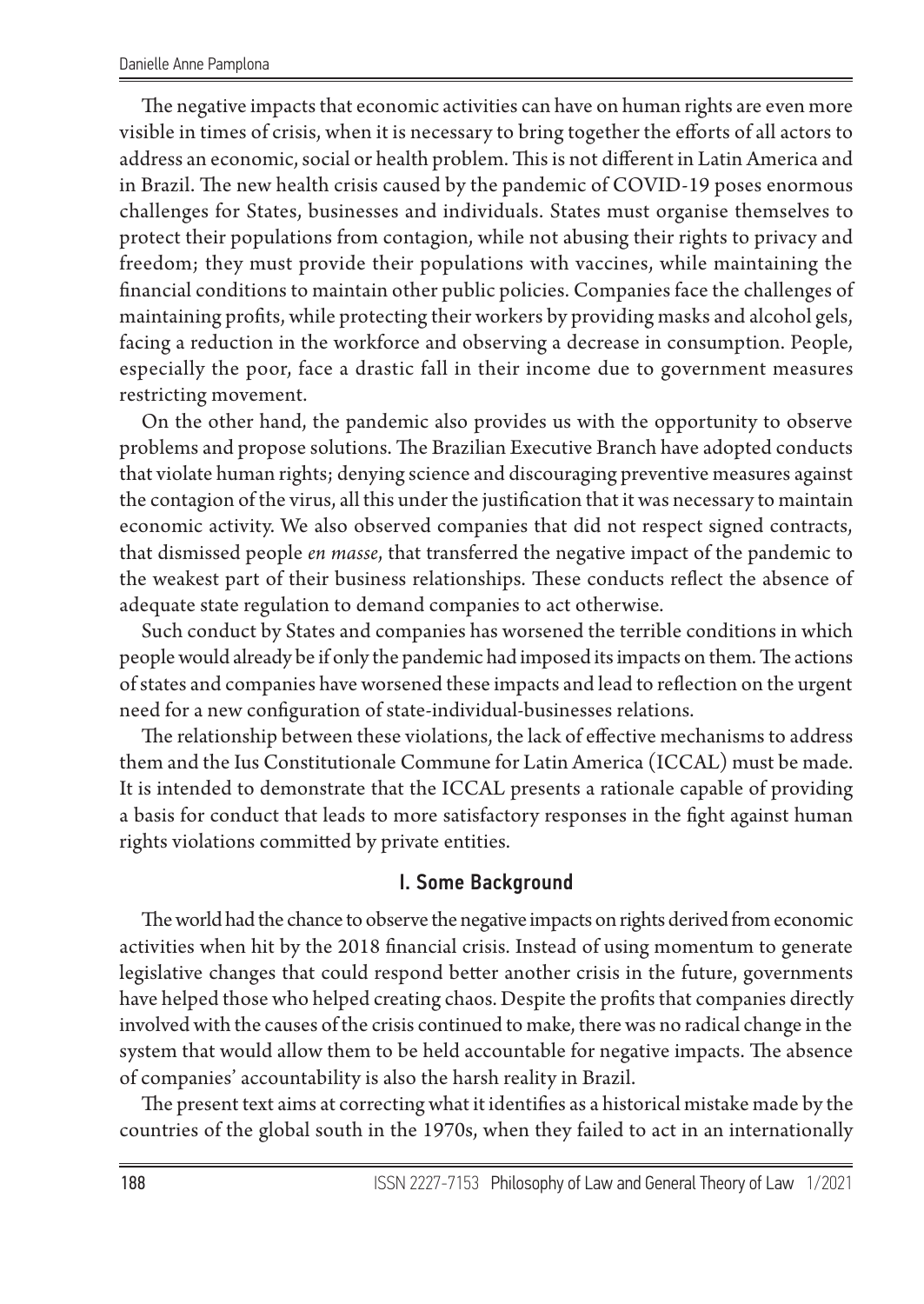coordinated manner, with terrible and persistent consequences for Latin America. In the 1970s, the United Nations discussed the drafting of a Code of Conduct for Transnational Corporations,<sup>1</sup> and in the early 1980s, driven – among other things – by the flow of investments to developing countries, these very countries adopted conducts that were not harmonized among themselves. This caused, at least, the rejection of the Code of Conduct mentioned. Moreover, these investments and the way in which they were regulated led to the normalization of the idea that relations between economic activities and states should reflect strong regulation for state conduct on the one hand, but only voluntary adoption measures for companies.

This somewhat unequal relationship is built on a contractual framework – bilateral investment contracts – that establishes protective rules for investors and a specific forum for settling disputes, the arbitration courts. This structure allows investors to protect their investments, including against constitutionally legitimate claims by states.<sup>2</sup> Far from trying to explain how these structures are put into operation in this text, we merely wish to point out their existence and the difficulty for states to impose domestic rules that protect their citizens when faced with the power of investors – that is, even when they want to implement rules that protect human rights, states encounter obstacles imposed by the structures created to enable investments to be received. This path, trodden in the 1960s and 1970s, was paved by other situations that led to the transnational activity of companies, the outsourcing of their production and the exponential increase in profits. The consequence of this is the increase in the economic power of such private entities, to the detriment of the political power exercised by States. Gradually, it becomes clear that such economic activities can engage in human rights abuses without there being domestic or international mechanisms that can hold them accountable.

This problem is not new or unknown, on the contrary, in 1972 the then president of Chile, Salvador Allende, made a well-known speech<sup>3</sup> at the UN General Assembly, accusing the US telephone company ITT of using its economic power to influence the country's politics, which proved true after the coup he suffered. At Chile's request, in 1975, the UN, through the Economic and Social Council and with the support of the Commission on Transnational Corporations, created the Centre for Transnational Corporations with the mandate of drafting a Code of Conduct on Fair and Responsible Investment Practices. Meanwhile, in the reality that most violently affects people, the cases in which transnational

<sup>1</sup> Draft United Nations Code of Conduct on Transnational Corporation 1983, accessed July 20, 2021, http://investmentpolicyhub.unctad.org/Download/TreatyFile/2891.

<sup>2</sup> Jena Martin Amerson, "'The End of the Beginning?': A Comprehensive Look at the U. N.'s Business and Human Rights Agenda from a Bystander Perspective," *Fordham Journal of Corporate & Financial Law* 17, no. 4 (2012): 877, accessed July 20, 2021, https://ir.lawnet.fordham.edu/cgi/viewcontent. cgi?article=1314&context=jcfl.

<sup>3</sup> An extract of the speech with some explanations can be found at Robert Alden, "Mr. Allend Follows outline of Speech," *The New York Times*, December 5, 1972, https://www.nytimes.com/1972/12/05/ archives/allende-at-un-charges-assault-by-us-interests-chilean-president.html.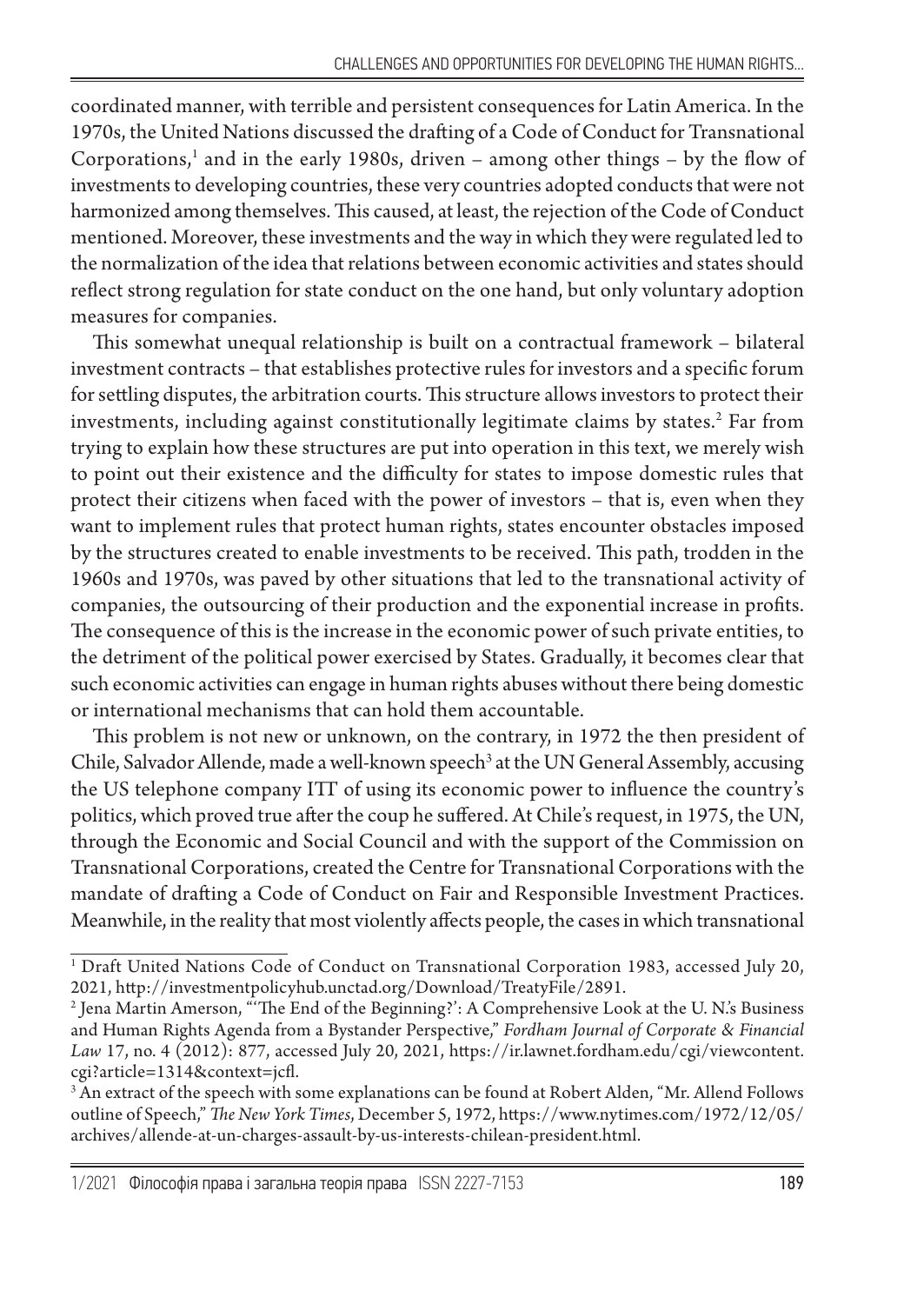corporations are involved in rights violations, often taking advantage of their economic power, have only increased. There are many of them, well explored by literature.<sup>4</sup>

Indeed, history has shown that there is enormous pressure for people to settle for selfregulatory measures, such as the Global Compact and the Guiding Principles on Business and Human Rights (GPs), approved in 2011 by the Human Rights Council. In fifty years of debate, only voluntary measures have been achieved.

The GPs hand states obligations related to human rights protection, but there is an expectation that companies will also contribute. It is a call for all actors in society who are in a position to contribute to avoid or mitigate the risks to people's basic rights. Thus, it is to be expected that large companies will act alongside states, providing that states have a real will to protect human rights. This expectation stems from the level of trust placed in companies,<sup>5</sup> but also from the current normative framework related to human rights and business activity, the GPs, which are the global system response for challenges countries may face when regulating businesses activities. They give countries guidance on what to do about their own activities and relations with business, but also indicate businesses what are the best practices and the need to conduct themselves accordingly with its content, regarding the impact they might have on human rights. Despite the actions of the United Nations Working Group on the issue of human rights and transnational corporations and other business enterprises (UNWG) to disseminate the GPs and to ensure that they were internalized via National Action Plans (NAP), Brazil has yet to draw up its own. The UNWG visited the country in late 2015 aiming "to assess the efforts made to prevent and address adverse human rights impacts of business-related activities, in line with the GPs."<sup>6</sup> Six months later a comprehensive Report on the visit was published with a number of recommendations for the government, companies and civil society, addressing multiple issues pertaining to business and human rights in the country.7 Among the recommendations issued to the government was the need for the adoption of a National Action Plan, wrought in accordance with the group's guidelines.<sup>8</sup>

<sup>4</sup> Danielle Anne Pamplona, "Das violações de direitos humanos e do envolvimento de grandes corporações," in *Empresas e Direitos Humanos*, eds. Flávia Piovesa, Virgínia P Soares Inês and Marcelo Torelly (Editora Jus Podivm, 2018), 171–84; "Human Rights: Is it Any of Your Business?" (Amnesty International, April 2000), https://www.amnesty.org/download/Documents/HRELibrary/sec010222008eng.pdf; Sera Mirzabegian, "Big Tobacco v Australia: Challenges to Plain Packaging," *Business and Human Rights Journal* 4, no. 1 (2019): 177–84; Joana Nabuco and Leticia Aleixo, "Rights Holders' Participation and Access to Remedies: Lessons Learned from the Doce River Dam Disaster," *Business and Human Rights Journal* 4, no. 1 (2019): 147–53.

 $^{\rm 5}$  This is what the Edelman Trust Barometer indicates: in Brazil, companies are considered competent and the population's trust in them reaches 64% of those interviewed. Edelman Trust Barometer 2020, https://www.edelman.com.br/estudos/edelman-trust-barometer-2020.

<sup>6</sup> UN, Human Rights Council, *Report of the Working Group on the issue of human rights and transnational corporations and other business enterprises on its mission to Brazil* – *Resolution*, A/HCR/32/45/Add.1 (12 May 2016), 3.

<sup>7</sup> Ibid.

<sup>8</sup> Ibid, 61.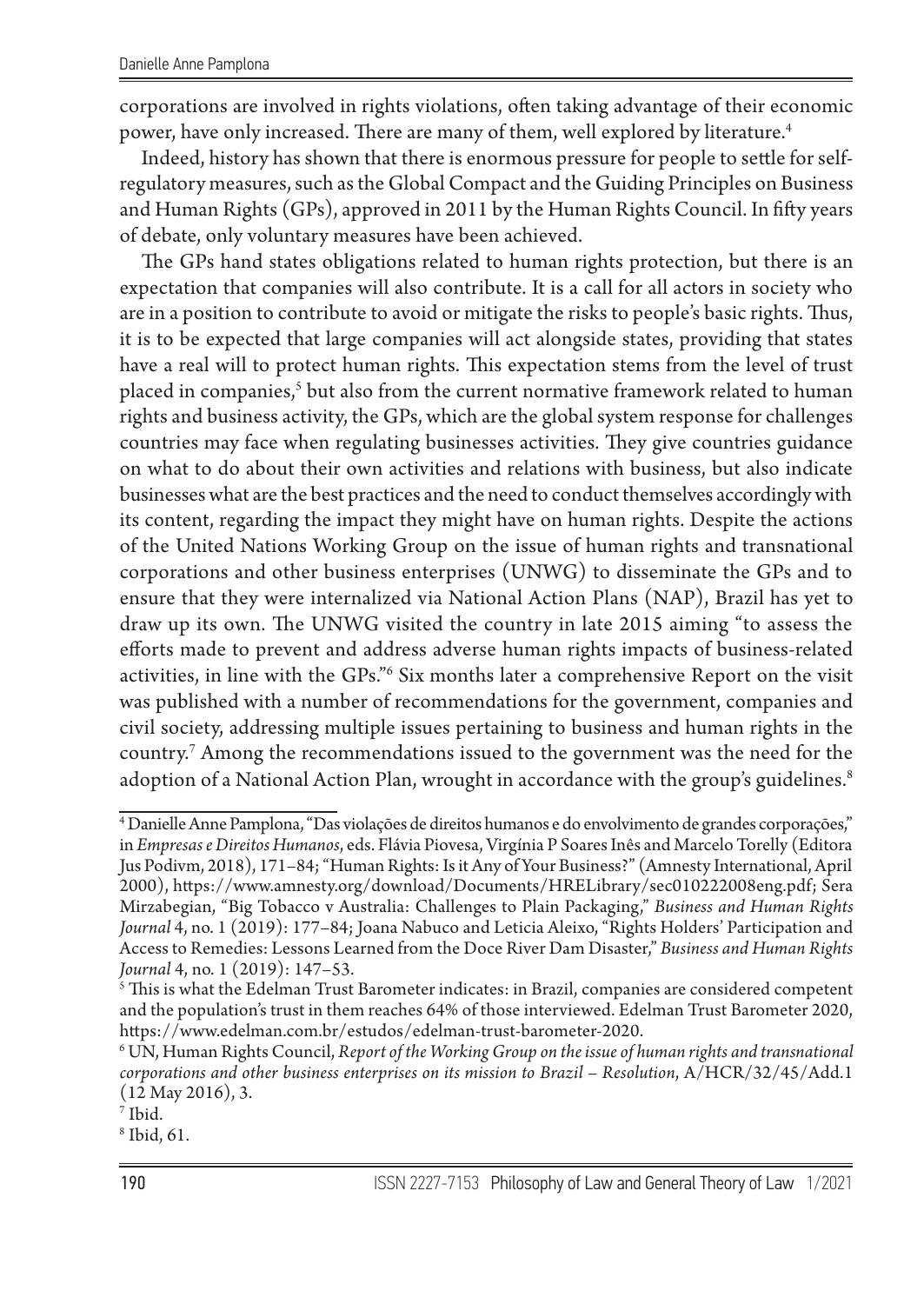Despite efforts recognized by the Report, it was clear that the country still had a long way to move forward if it was to settle firm standards for corporations acting within its territory.

Moreover, in 2017, under the Universal Periodic Review, The Netherlands, Paraguay and Sierra Leone recommended the development of a national action plan on Business and Human Rights in line with the GPs to prevent development projects from violating the rights of traditional populations, indigenous peoples and workers and causing damage to the environment, and to ensure effective reparations with meaningful consultations with affected communities.

During the Seminar "Business and Human Rights: progress and challenges," held also en 2017, Dante Pesce, member of the UNWG, affirmed that it was "obviously quite evident to note that the implementation [of the recommendations of the UN WG] has been slow and weak, less than expected."9 In the same sense, the report from the non-governmental organization Conectas Human Rights Brazil has analysed the recommendations against State conduct three years after the visit. The conclusions were not promising. Of the twenty-one recommendations addressed to the State, seven were not fulfilled, five were subject to setbacks, six could not be analysed because either fell out of the report's scope or there was no information available. Only two recommendations had satisfactory answers, one related to transparency of processes at the National Development Bank and the other, related to efforts to the implementation of a National Action Plan.

The need for the state to implement a regulatory framework and to make companies aware of the GPs is well established but all those movements involving the UNWG, the UPR process and the NGOs report has not led to the creation of a NAP. Instead, by the end of 2018, National Guidelines on Business and Human Rights were published. This is a skewed response to the UNWG's recommendation to prepare a National Action Plan. It is since then the only piece of legislation on the issue produced in the country. Besides that, the only other relevant document produced by the state was a Resolution issued in December 2020, where the Ministry of Economy, through its Investment National Committee,<sup>10</sup> paving the way for the elaboration of an Action Plan on Responsible Business Conduct.

The mentioned National Guidelines (NG) have never been discussed with civil society and expressly mentions that they are only voluntary measures. Some of the measures on the Guidelines are already binding for companies through other domestic legislation. That is the case, for instance, of the clause that requires companies to practice equal pay regardless of gender, sexual orientation, ethnicity, race, origin, religious, physical appearance and disability or of the demands regarding anti-corruption measures and environmental sustainability commitments. To affirm that already mandatory measures are voluntary only serves to create confusion and to equip the malicious ones with instruments that allow them not to live up to what is expected of them.

<sup>9</sup> Interview, *Conectas Human Rights*, December 12, 2017, video, https://youtu.be/FzByoGo71NM. 10 Resolution no. 2, December 22, 2020, CONINV, accessed February 10, 2021, https://www.in.gov.br/ en/web/dou/-/resolucao-coninv-n-2-de-22-de-dezembro-de-2020–296044638.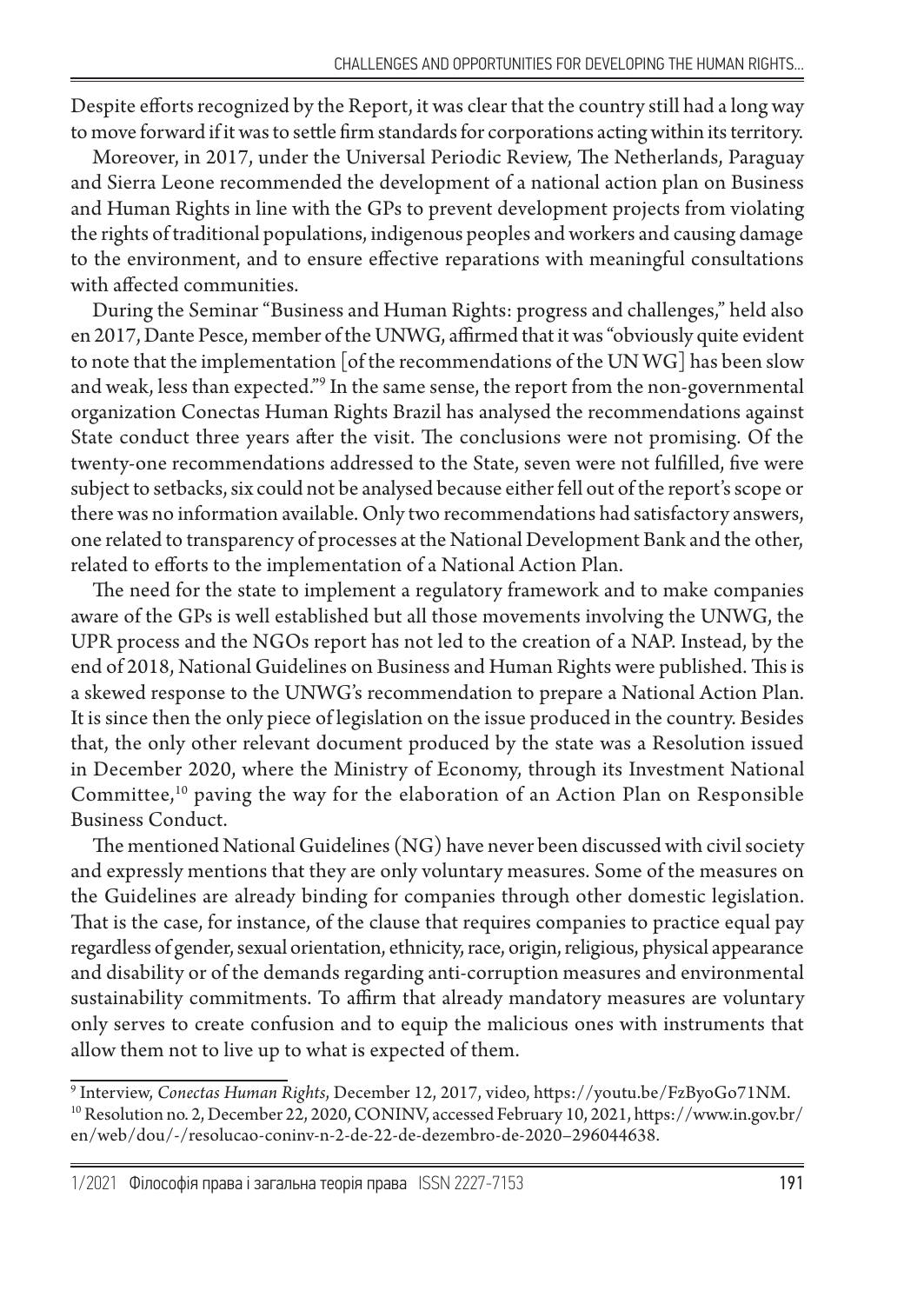State has not moved the agenda in order to raise corporate awareness about the theme and how their conducts can be especially harmful during the health crisis. In this sense, most companies sought financial relief from the government and pressed very hard for the economy to be opened, pushing for economic activities not to be affected by measures to prevent and contain the virus, despite what the scientific community warned and the population's requests.

Very little has been done by the government to raise awareness about the relations between businesses and human rights. Companies still largely ignore the GPs and when times come to raise to the challenges of a crisis, they have turned themselves to their specific needs related to profit.

The NG establishes that companies must monitor respect for human rights in their supply chain which is aligned with long lasting pledges from civil society but, since it is included in a list of voluntary measures, it does not stand a good chance of being followed by companies. And this is where the legislation falls short from the most recent discussion on the field: the fact that monitoring should be mandatory. This is not a claim with grounds only from civil society, it is a claim brought up by companies themselves.<sup>11</sup> It is useful for society to dispose of such a tool in order to access company's efforts to understand its risks as it is for companies to rely on such a tool in order to impact on its liability. The NG's provision on supply chain is a sole indication that companies should monitor it. It also states that companies have the responsibility not to violate workers, consumers and communities' rights and to accomplish that it must devise a risk control plan and tackle its impacts. Companies must avoid negative impacts on human rights caused by their activities and, also in this case, domestic legislation already provides for the duty and for the penalties. There are a few provisions that relate to labor rights of direct employees and all of them are already part of other domestic legislation that can be enforced with actual sanctions to companies. For instance, the NG requests companies to respect the right of association and union affiliation and the right to receive benefits as the weekly rest. These are rights for which there are corresponding duties in legislation in Brazil, in other words, nothing has been added by the Decree.

Very little of what is in the NG is not already in domestic legislation. Whatever novelty cannot be enforced since it is expressly conceived as a voluntary measure.

The voluntary nature of the decree lies in the discussion of how far one can advance on human rights protection when companies can decide what measures to implement, when to implement and to what extent to implement them.12 The fact that the country still faces

<sup>&</sup>lt;sup>11</sup> As the research carried out by the Alliance for Corporate Transparency, at the end of 2019, has recently showed. To know more: https://www.allianceforcorporatetransparency.org/database/.

 $12$  This discussion is well known on Business and Human Rights literature. Björn Fasterling, "Human Rights Due Diligence as Risk Management: Social Risk Versus Human Rights Risk," *Business and Human Rights Journal* 2, no. 2 (2016): 225–47; George Brenkert, "Business Ethics and Human Rights: An Overview," *Business and Human Rights Journal* 1, no. 2 (2016): 277–306.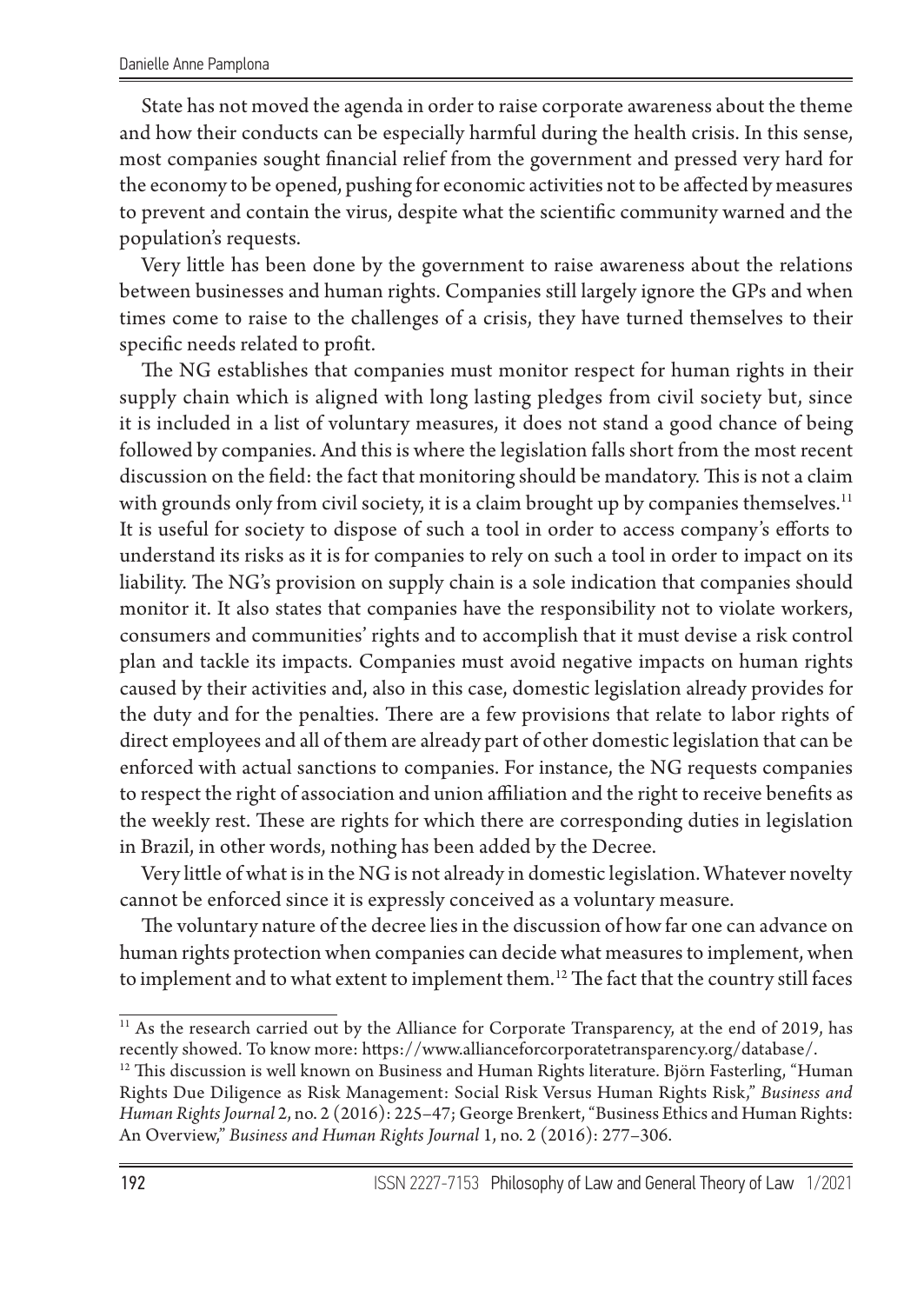human rights violations connected to businesses activities even after major disasters is a clear sign that needed measures have not been taking seriously.13 The volunteer measures are not a novelty, but it was expected that Brazil would use the NG to try to enforce some of its regulations. And the fact that voluntary measures are not enough is clear as economy growth came to a stall in the past years and businesses became more aggressive to assure past levels of profit disfavouring labour protection. Although businesses are trusted to rise to the challenges – and COVID-19 is the greatest one so far in the century-, given the opportunity to act in a voluntary way, they have not lived up to it. This is the case of many companies in Brazil, which continued to operate despite the risks increased by the virus<sup>14</sup> granting no or little support for workers.<sup>15</sup>

The bottom line is that the National Guidelines present no innovation regarding duties of the state or companies' responsibilities; it falls short from presenting a text that can be immediately enforced and implemented leading to different results from those achieved so far by binding regulation already in place. One can wonder why any effort was put into such a legislation.

## II. Framing the Problem

States have an important role to play in curbing corporate human rights abuses and ensuring that victims get responses. It is through domestic regulation that it can demand respect for human rights, as suggested by Pillar I of the GPs. From the GPs it follows that states have obligations regarding human rights, including when their violation comes by the hands of third parties. The burden falls on states even though we recognize that many times there is no room for domestic regulation on issues touching corporate activity. The very possibility of a state regulating business activities raises the question of states competing for investment. It is really tricky to think that a state has a duty to protect but has no regulatory space that allows him to move without suffering the consequences for this.

Brazil today is one of those countries that also lack the political will to impose itself before companies, but much can be attributed to the fear of losing investments, which

<sup>13</sup> This is also pointed in UN Working Group on Business and Human Rights, *Guidance on National Action Plans on Business and Human Rights*, Version 1.0 (1 December 2014), https://www.ohchr.org/ Documents/Issues/Business/UNWG\_%20NAPGuidance.pdf.

<sup>14</sup> Check Conectas at https://www.conectas.org/noticias/greve-entregadores-precarizacao-trabalhoaplicativos; FIDH Press Release, April 29, 2020, https://www.fidh.org/pt/americas/brasil/brasilpandemia-afeta-desproporcionalmente-as-comunidades-afetadas, but there are also cases of businesses pressing the government not to apply measures to contain the spread of the virus, such as closing stores or reducing the number of people served.

<sup>15</sup> Conectas.org and Business and Human Rights Resource Centre joint initiative, with other organizations, pointed out that rural workers kept delivering food for millions of Brazilians during the pandemic under conditions involving lack of protective equipment, absence of labor rights and exploitation of their labor forces, see Cem dias de pandemia: as ações da Conectas para defender a democracia e os direitos dos mais vulneráveis, https://www.conectas.org/noticias/ cem-dias-de-pandemia-as-acoes-da-conectas-para-defender-a-democracia-e-os-direitos-dos-mais-vulneraveis.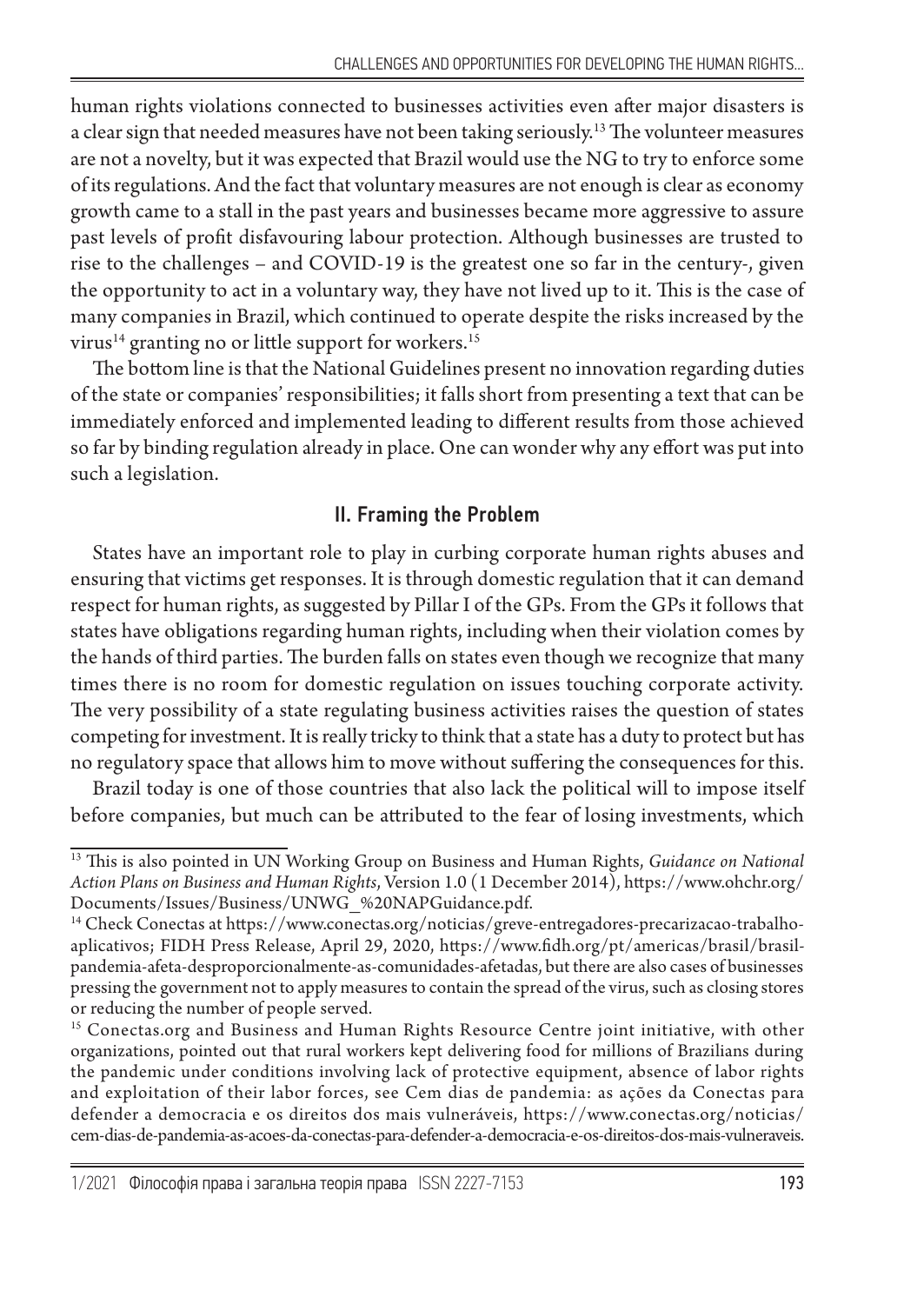leads to economic consequences that have repercussions in elections. These situations might explain why Brazil would have passed a legislation that literally adds nothing to protection already existent.

It is necessary to find a narrative that contributes to the rapprochement of Latin American countries so that they can rediscover similarities in the challenges they face in relation to entrepreneurial activities and, hopefully, build a path together that leads to a range of solutions that are more efficient than those currently being presented.

One might ask why it is so hard for states to act according to international law of human rights. The text identifies the obstacles to holding corporations accountable, both domestically and internationally, either where the violation occurs; the country where the parent company is headquartered; and the international environment.

In the place where the violation occurs, the lack of corporate accountability can occur due to lack of institutions; lack of political will; lack of technical capacity or lack of legislation attributing responsibility. The impossibility of holding transnational corporations accountable in the country where the parent company is headquartered may be due to the alleged lack of extraterritorial jurisdiction or due to corporate structures.

In turn, transnational corporations cannot be held liable in the international environment because they are not recognised as subjects of international law for this purpose; because there is no binding instrument that imposes obligations on them; because there are no sanctions; because there is no court with jurisdiction over them. Each of these problems has its own nuances and developments. Once the problems have been established, it will be necessary to understand the theoretical framework from which a solution is to be extracted.

There is plenty of room for other proposals that can encourage victims of human rights violations. The possibility explored here is centred on the search for the strengthening and realisation of human rights through the use of the theory called Ius Constitutionale Commune for Latin America (ICCAL) in the belief that it can lay the foundations for a proposal that can be applied in the region.<sup>16</sup>

The genesis of the problems faced today in the business and human rights (BHR) field in Latin America lies in the need for investment, the legal protection of investors and the lack of room for domestic regulation leading to the weakening of the State in the face of economic activity. ICCAL pledges and allows for the strengthening of the State, and it comes in the rescue of the structure capable of confronting economic power.

### III. The Opportunity Presented by ICCAL

The ICCAL–Ius Constitutionale Commune for Latin America is a theory developed by Armin von Bogdandy, Mariela Morales Antoniazzi and Flavia Piovesan in the Max Planck

<sup>&</sup>lt;sup>16</sup> I first discussed ICCAL in the face of state fragility in an article published in Portuguese. Section IV, with slight changes, is in Daniella Pamplona, "Um projeto comum para América Latina e os Impactos de Empresas em Direitos Humanos," *Revista Brasileira de Políticas Públicas* 9, no. 2 (2019): 287–302.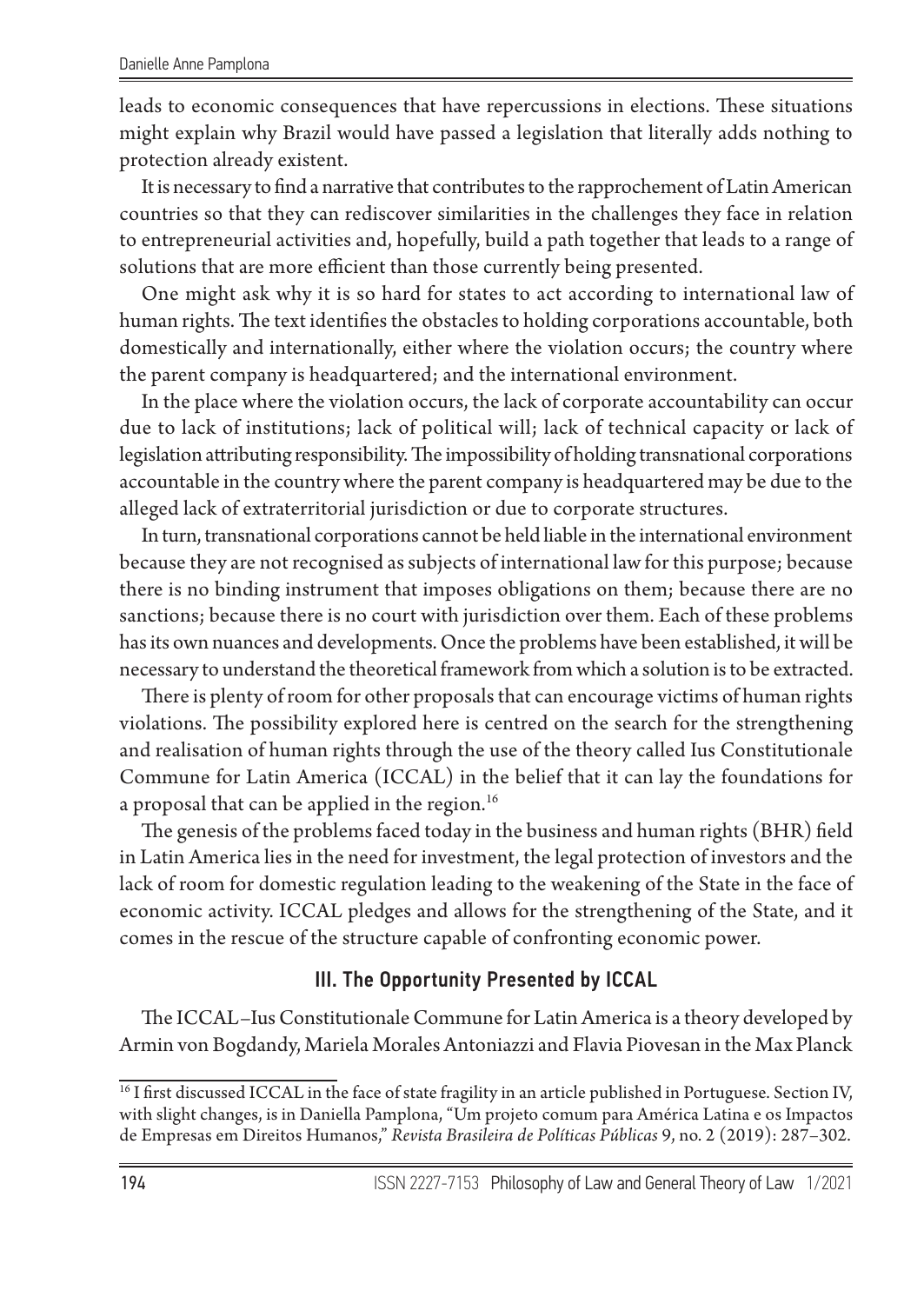Institute for Comparative Public Law and International Law that seeks the transformation of the social and political realities in Latin America in order to create the necessary conditions to strengthen democracy, the rule of law and human rights.<sup>17</sup> From the point of view of the negative impacts that businesses present on human rights, the problem lies in the voluntariness of the current measures that seek to respond to the challenges imposed by this relationship – businesses and human rights – and the political inability of some States to provide adequate responses in their domestic environment. But the solution to voluntariness, which is the adoption of binding instruments, such as an international treaty, is something that is not firmly on the horizon.<sup>18</sup> The question is: is there another way to avoid, minimise or enable liability for human rights violations by business? The article argues that ICCAL is the theory that opens up a possibility insofar as – unlike other theses that seek to respond to the fragmentation of law at the international level with the need for the creation of a supranational structure<sup>19</sup> – it advocates the strengthening of states, not the further weakening of them. In this sense, the first ICCAL central element "… is to address the profound structural deficiencies in many countries, often due to weak institutions, which lead to insecurity, impunity or corruption."20 The idea here defended is in accordance with the Strategic Plan of the Inter-American Commission on Human Rights for the period 2017–2021, which expressly stated that:

The hemisphere presents rates of poverty, extreme poverty and profound social gaps that limit access to opportunities in conditions of equity for all person, particularly for the most vulnerable populations. The protection of and respect for ethnic groups, particularly in cases of macro-projects for development and extraction; challenges with the implementation of the duty to consult with indigenous and tribal peoples in a prior, free and informed manner and to guarantee their participation in all decisions regarding any intervention that impact their territories.<sup>21</sup>

<sup>&</sup>lt;sup>17</sup> Rodolfo Arango, "Fundamentos del Ius Constitutionale Commune en América Latina: Derechos Fundamentales, Democracia y Justicia Constitucional," in *Ius Constitutionale Commune en América Latina. Rasgos, potencialidades y desafíos*, ed. Armin von Bogdandy, Héctor Fix-Fierro, Mariela Morales Antoniazzi (Inst Max Planck de Derecho Público Comparado y Derecho Internacional; Instituto de Investigaciones Jurídicas, México, 2014), 26–28.

<sup>&</sup>lt;sup>18</sup> The activities of the UN Working Group that is currently in charge of the process of drafting a treaty on business and human rights are not unknown, nor is the fact that this process could take decades to reach its conclusion. On the progress of the work, see Adoración Guamná, "De documento del elementos al draft 0: apuntes jurídicos respecto del posible contenido del proyecto de instrumento vinculante sobre empresas transnacionales y otras empresas con respecto a los derechos humanos," *Revista de Direito Internacional* 15, no. 2 (2018): 84–114.

<sup>19</sup> Anderson Vichinkeski Teixeira, "Um direito sem estado? Direitos humanos e a formação de um novo quadro normativo global," Revista de Direito Internacional 10, no. 2 (2013): 87–101.

<sup>&</sup>lt;sup>20</sup> Armin von Bogdandy et alli. "Ius Constitutionale Commune en America Latina: A Regional Approach to Transformative Constitutionalism," *MPIL Research Paper Series* (2016): 4, https://papers.ssrn.com/ sol3/papers.cfm?abstract\_id=2859583.

 $^{21}$  See: Plan estratégico 2017–2021 de la CIDH, available at http://www.oas.org/es/cidh/mandato/ PlanEstrategico2017/default.asp.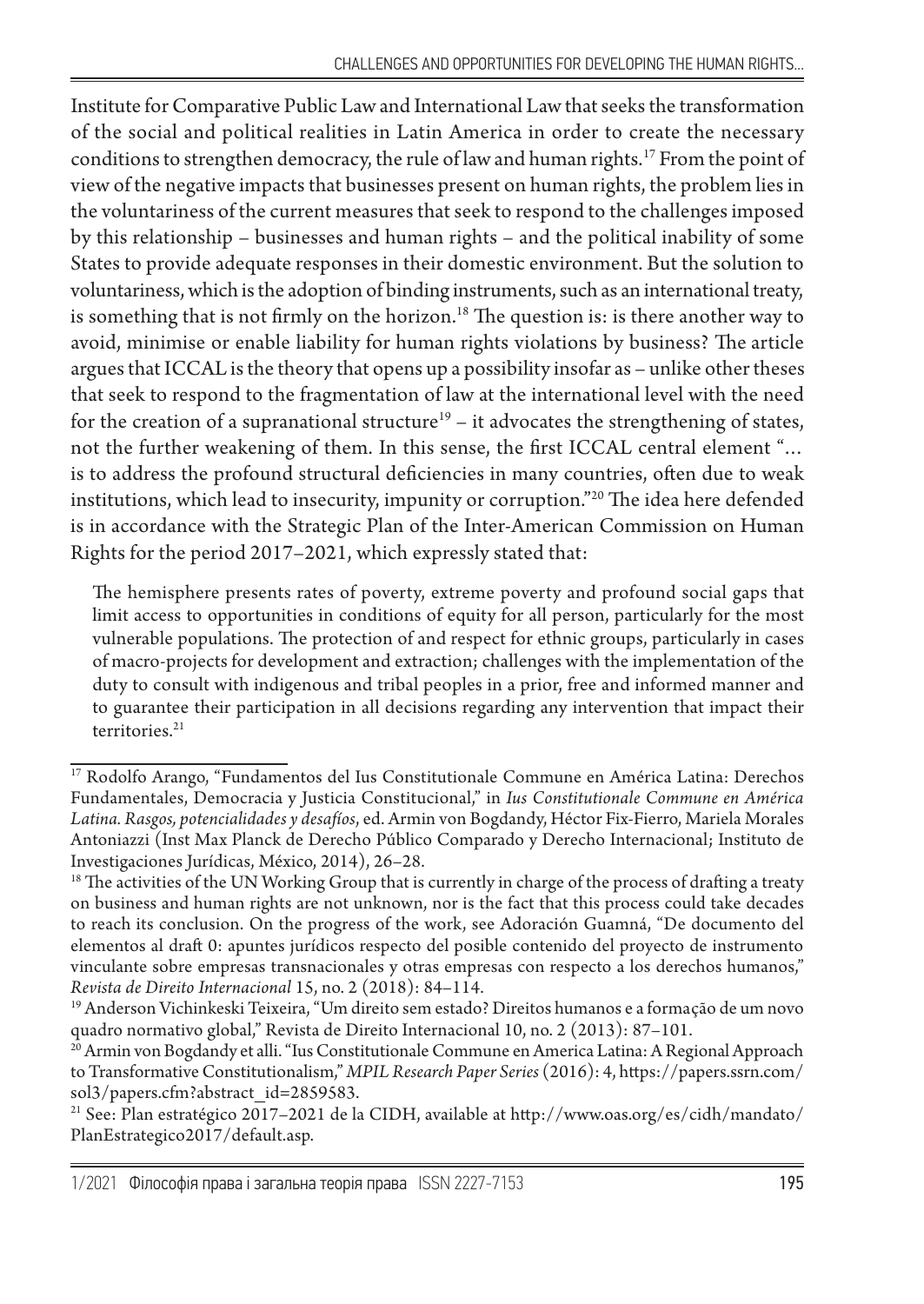The aim here is for Latin American countries to agree on the content of the rights, including what the Inter-American Court of Human Rights says about them. Once this content has been established, it is necessary to address which is the possibility of using ICCAL instruments to address some of the challenges encountered.

The challenges in the country where the violations occur and where the parent company is located concern domestic law and the importance of the ICCAL lies in its concern to foster dialogue. What the Court decides must be applied in the different countries and it can, for example, indicate the need for laws to be passed or it can use the language of the GPs to establish some conduct for companies – as it has already done in the case of Povos Kaliña y Lokono v. Suriname.<sup>22</sup>

Furthermore, the lack of a binding instrument could be circumvented by documents produced by the Interamerican System other than Court decisions. They might be used demonstrate the constitution of a constitutional law that is common to the region. This is the case, for instance, of the report of the Inter-American Commission on Human Rights "Towards a comprehensive policy for the protection of human rights defenders"23 that already recognizes that businesses also act in a veiled manner to promote legal actions against human rights defenders, community leaders and indigenous peoples with the intention of criminalizing and stigmatizing them.<sup>24</sup>

A 2014 Resolution<sup>25</sup> of the Organization of American States (OAS) recognizes that companies, regardless of their size, sector of activity, context or structure, have the responsibility to respect human rights in their activities, regardless of states' capacity to fulfil their obligations in the matter. The resolution calls on Member States to disseminate the GPs as widely as possible and to encourage constructive dialogue between business, government and civil society, and other social actors, to implement the principles. It further requests the Permanent Council to promote the exchange of good practices and experiences in the promotion and protection of human rights in the business world.

A 2015 special session on the Promotion and Protection of Human Rights in the Area of Business was held in the Permanent Council when a report was presented on the social responsibility of business in the area of human rights and the environment in the

 $22$  Case decided by the Inter-American Court of Human Rights in 2015, where the extractive company was expressly mentioned in the topic in which the Court establishes the conducts for rehabilitation of the territory where its activities were carried out. See: Case of the *Kaliña and Lokono Peoples v. Suriname,*  Judgment of November 25, 2015 (Merits, Reparations and Costs), http://www.corteidh.or.cr/docs/ casos/articulos/seriec\_309\_ing.pdf.

<sup>&</sup>lt;sup>23</sup> Inter-American Commission on Human Rights. Report OAS/Ser.L/V/II.124, 07/03/2006, 46, https://cidh. oas.org/pdf%20files/DEFENSORES%20PORTUGUES%20(Revisada).pdf.

<sup>24</sup> Penelope Canan and George W. Pring, "Strategic Lawsuits against Public Participation," *Social Problems* 35, no. 5 (1988): 506–19.

<sup>25</sup> OAS, *Promoción y Protección de los Derechos Humanos en el Ámbito Empresarial*, AG/RES. 2840 (XLIV-O/14). Adopted at the second plenary session held on 4 June 2014.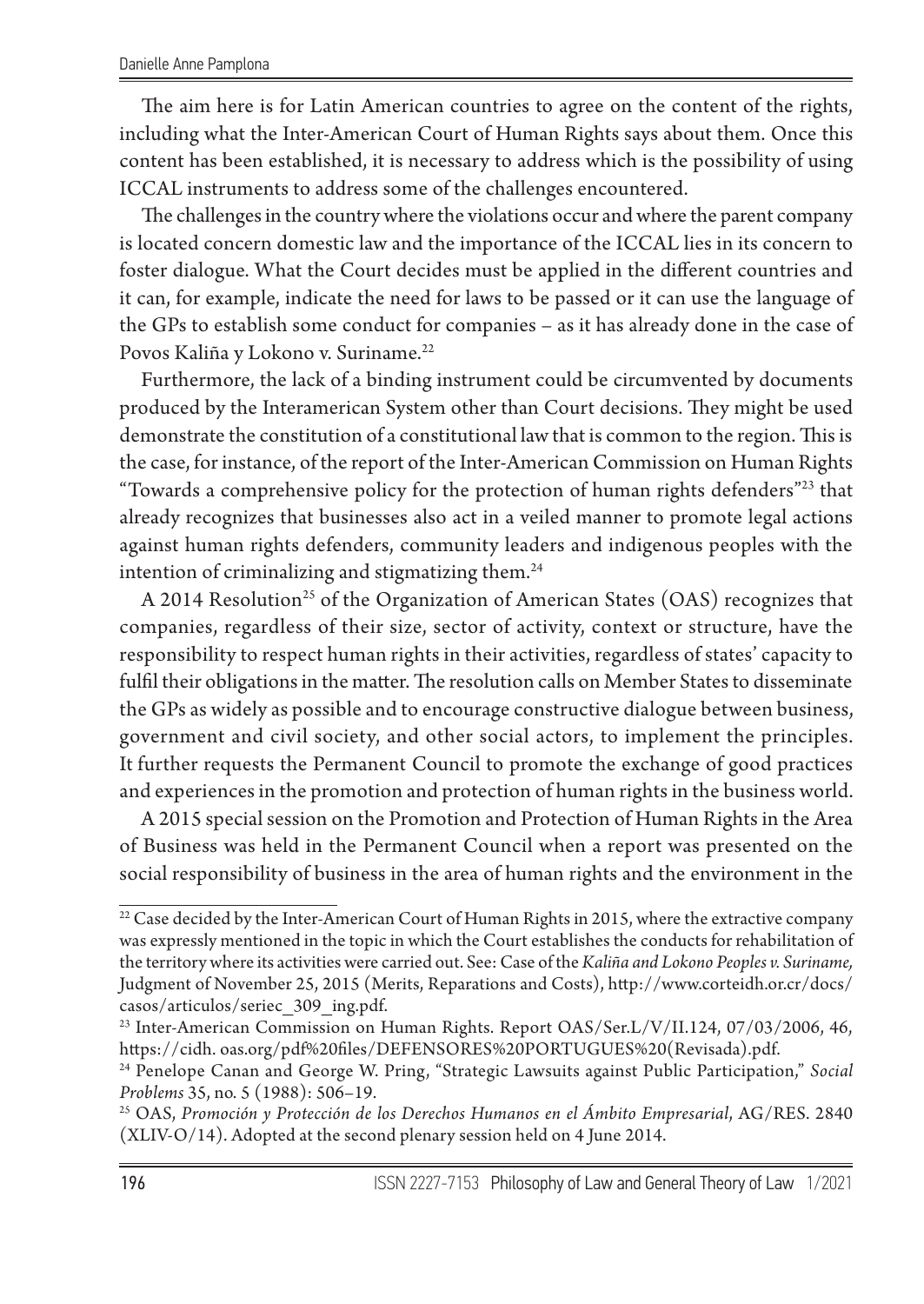Americas.26 In the year 2016, a Resolution for the Promotion and Protection of Human Rights<sup>27</sup> emphasizes that due to the reference made to the 2030 Agenda to the UN Guiding Principles, regional financing and development mechanisms, especially the Inter-American Development Bank, should support efforts for its implementation. Requests the IACHR "a study on Inter-American standards on business and human rights based on an analysis of conventions, jurisprudence and reports emanating from the Inter-American system, which can serve as an input to Member States' efforts in various national and international initiatives in the area of business and human rights."28

Finally, it urges the Inter-American Juridical Committee to compile good practices, initiatives, legislation, jurisprudence and challenges that can be used as a basis to identify alternatives for addressing the issue. Thus, in 2017, the Inter-American Juridical Commission publishes the study with a Resolution<sup>29</sup> and a Report<sup>30</sup> on companies and human rights, stating that business and human rights differ from Corporate Social Responsibility, the latter not recognizing obligations to corporations.

It goes further:

For this reason, companies have the obligation to respect, protect and enforce human rights in the same way that States must do, for which it is necessary for them to be aware of international norms not only on business but also on human rights. Thus, companies have a duty to respect human rights, which implies both the obligation to refrain from infringing on the human rights of third parties, and the need to address the negative consequences on human rights in which they are involved.<sup>31</sup>

Today, the topic of business and human rights is carried out by the Special Rapporteur on Economic, Social, Cultural and Environmental Rights (REDESCA) created in 2017. And it could not be otherwise, since:

The Latin American region has been characterised by a high degree of social exclusion and inequality, compounded by democracies in the process of consolidation. The region is still living with reminiscences of the legacy of authoritarian and dictatorial regimes, a culture of violence and impunity, a low density of rule of law and a precarious tradition of respect for human rights in the domestic sphere.<sup>32</sup>

<sup>26</sup> OAS, Segundo Informe. Responsabilidad social de las empresas en el campo de los derechos humanos y el medio ambiente en las Américas, OAS/Ser. CJI/doc.449/14 rev.1 Q, 24 Feb 2014.

<sup>27</sup> OAS, Promoción y Protección de Derechos Humanos, AG/RES. 2887 (XLVI-O/16.) Adopted at the second plenary session held on 14 June 2016.

<sup>28</sup> Ibid, par. 4.

<sup>29</sup> OAS, Regulación consciente y efectiva de las empresas en el ámbito de los derechos humanos, OAS/ Ser. Q, 232 (XCI-O/17) de 9 marzo 2017.

<sup>30</sup> Ibid.

 $31$  Ibid.

<sup>32</sup> Flávia Piovesan, "Ius Constitutionale Commune latinoamericano en derechos humanos e impacto del Sistema Interamericano: Rasgos, potencialidades y desafios," in *Ius Constitutionale Commune en América Latina. Textos básicos para su comprensión. Coleção Constitucionalismo Contemporâneo*, eds.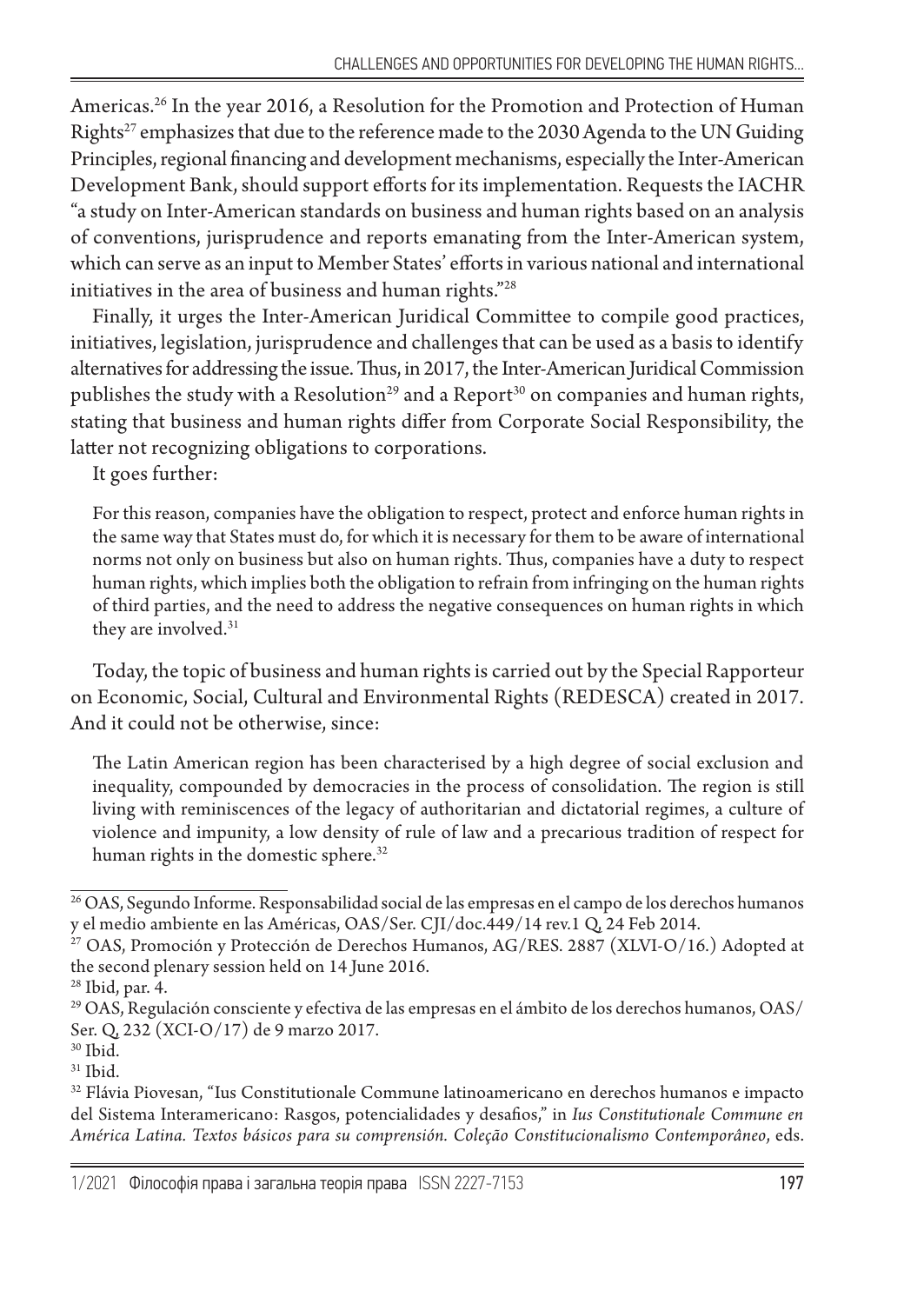This demonstrates that the Inter-American system is not alienated from the problem affecting the Latin American region. However, it is necessary to find ways to strengthen states so that it can convey the idea of the rule of law and respect for human rights, identifying ways to unblock the role of states vis-à-vis this "new" international actor. ICCAL makes it possible to outline a solution that is more appropriate to the current moment, fostering coordinated conduct among Latin American countries. The importance of applying ICCAL is due to the fact that different States have different responses to violations in their domestic systems. Some responses are better than others. Therefore, when ICCAL encourages the emergence of standards for the region, it is in fact a guide for the interpretation of different national norms and to foster strengthening of weaker States. It preaches the need for the content of rights to be harmonized among different states and that they must be strengthened, as they are the first response to rights abuses.

The need to adopt coordinated conduct is more evident in the face of the relationship of economic dependence established globally, in which some states cannot fulfil their commitments related to economic, social and cultural rights if they cannot count on some cooperation. It is essential to reflect on the responsibility of states to act beyond their territories to ensure that rights are realized.

To achieve this objective, it is necessary to understand that Latin American countries share common hurdles and that ICCAL provides the needed tool to foster a joint effort. It is necessary to introduce the elements, characteristics and objectives of ICCAL in order to assess whether they allow a viable proposal to be extracted for the problem presented.

Firstly, it is relevant to clarify that ICCAL is formulated from a legitimate concern for those excluded from the educational, economic, political and legal system in the countries of the region which are also the victims of human rights violations. The construction of the theory starts from a very clear objective that is to promote state conducts, specifically the Judiciary. As ICCAL aims to prevent and mitigate human rights violations, regardless of who is the violator, it fits the aims of the field of business and human rights. In this sense, among the objectives of the ICCAL is to ensure, at the regional level, the implementation of decisions and the fulfilment of central promises of post-authoritarian government constitutions. When Latin American states, after authoritarian regimes, commit to the implementation of human rights, they do not make any reservations about who is violating them. On the contrary, it is already well established in international law that the responsibility of States is to respect, protect and guarantee human rights. Thus, if a violation of a human right occurs from the State's action or omission, although caused by the third entity, the state will respond. On the other hand, the elements of ICCAL are the openness of constitutions and the common discourse of comparative constitutional law in the service of democracy. In this sense: "Many rulings that, in the old paradigm,

Armin von Bogdandy, Mariela Morales Antoniazzi, and Ferrero Eduardo Mac-Gregor (Instituto de Estudios Constitucionales del Estado de Querétaro. Max Planck Institute for Comparative Public Law and International Law. México, 2017), 553.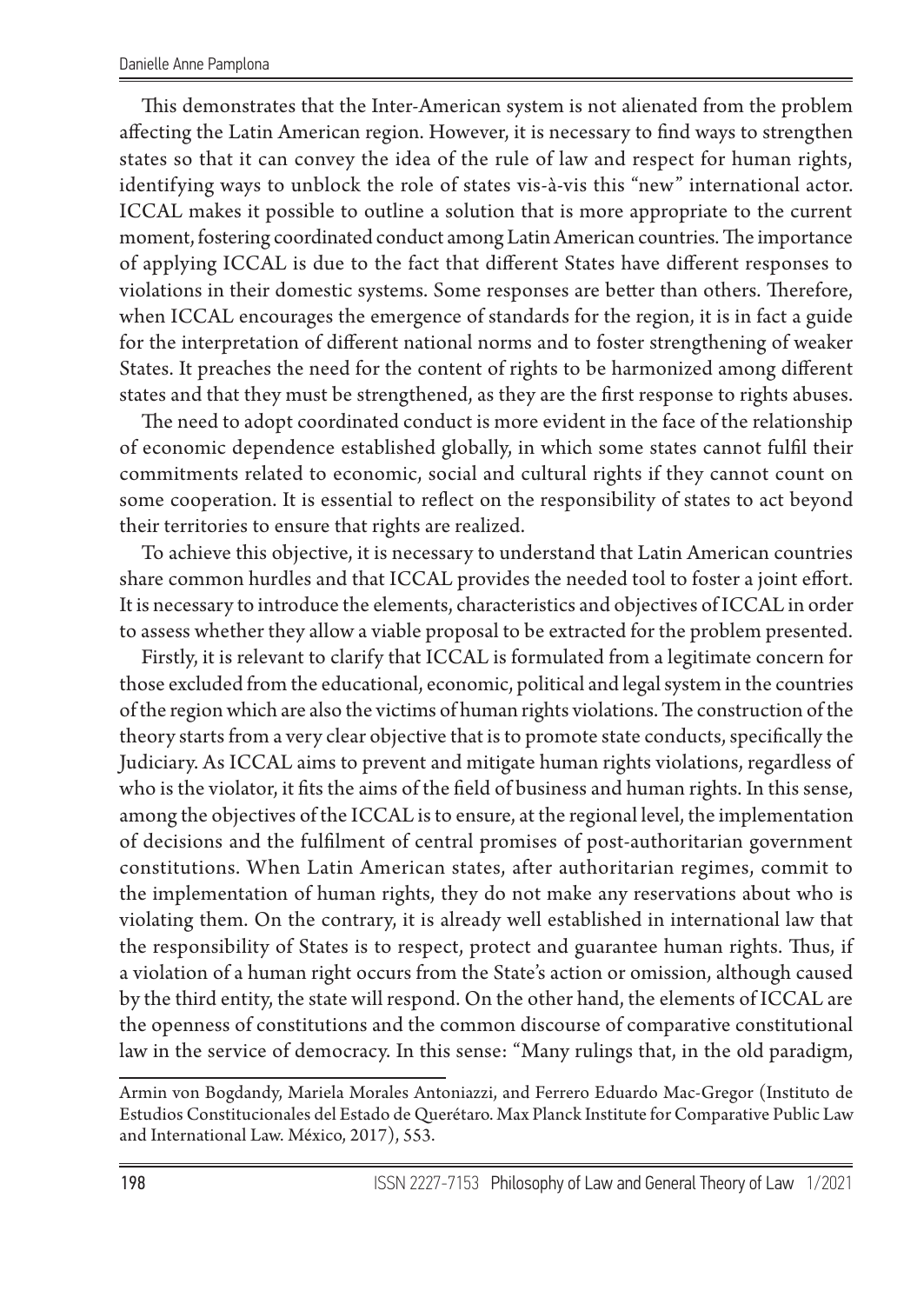seem like questionable judicial activism, are seen in the context of the new paradigm as proper to the judiciary in a constitutional democracy, gradually helping to implement the new constitutional project."33

Thus, this new constitutional project requires attention to a content that does justice to the desires of society, starting with the prohibition of granting less protection than previously established. ICCAL stands out in forging the content of human rights, demanding that the different states engage in constant dialogue to achieve the best for a given historical moment. Yet, from another perspective, the relevance and success of ICCAL is given to its defence of the essential role of the State: "No author promoting Latin American common law advocates a public law that does not recognise a central role for state institutions. But it is also argued that these are not enough: the guarantee and development of these principles requires an open state and strong international institutions."34

Herein lies the core convergence with the genesis issue of the BHR discussions, which is the existence of fragile states. ICCAL seeks to strengthen the state insofar as it is primarily responsible for the implementation of internationally recognised human rights. Stronger states in the global south, in a joint effort, enable a significant increase in respect for human rights, especially with regard to their capacity to deal with economic power. And this state strengthening is exactly what ICCAL is all about: "Progress on human rights requires the building of strong institutions, changes in political culture and transformations in social and economic structures."35 In the same vein, one of ICCAL's objectives is to achieve the strengthening of international institutions:

But this should not lead to a global or regional state, <…> the new universalism that serves as a pillar for the concept of a Latin American common law in a universalism that point out that the state understood as a national constellation should disappear. The state remains a central element in this vision of the new public law  $\langle \ldots \rangle$  but in interaction with the international system.<sup>36</sup>

It does not mean that state or sovereignty would disappear, but yes would be transformed into concepts adjusted to contemporary transnational dynamics. There are three key concepts to understand ICCAL. First, inclusion. The new public law should combat exclusion from all social systems (health, education, economy, work and politics), which is fully in line with the objectives of business studies and human rights. Another concept is legal pluralism. To discuss the relationship between international and domestic law, ICCAL rejects the answers of monism and dualism and proposes that the different legal systems relate to each other in a normally stable manner, despite their normative

36 Ibid, 12.

<sup>33</sup> Armin von Bogdandy, "Ius Constitutionale Latinoamericanum. Aclaración conceptual," in *Ius Constitutionale Commune en América Latina. Rasgos, potencialidades y desafíos*, ed. Armin von Bogdandy, Héctor Fix-Fierro, and Mariela Morales Antoniazzi (Inst Max Planck de Derecho Público Comparado y Derecho Internacional; Instituto de Investigaciones Jurídicas, México, 2014), 19.

<sup>34</sup> Ibid, 9.

<sup>35</sup> Ibid, 24.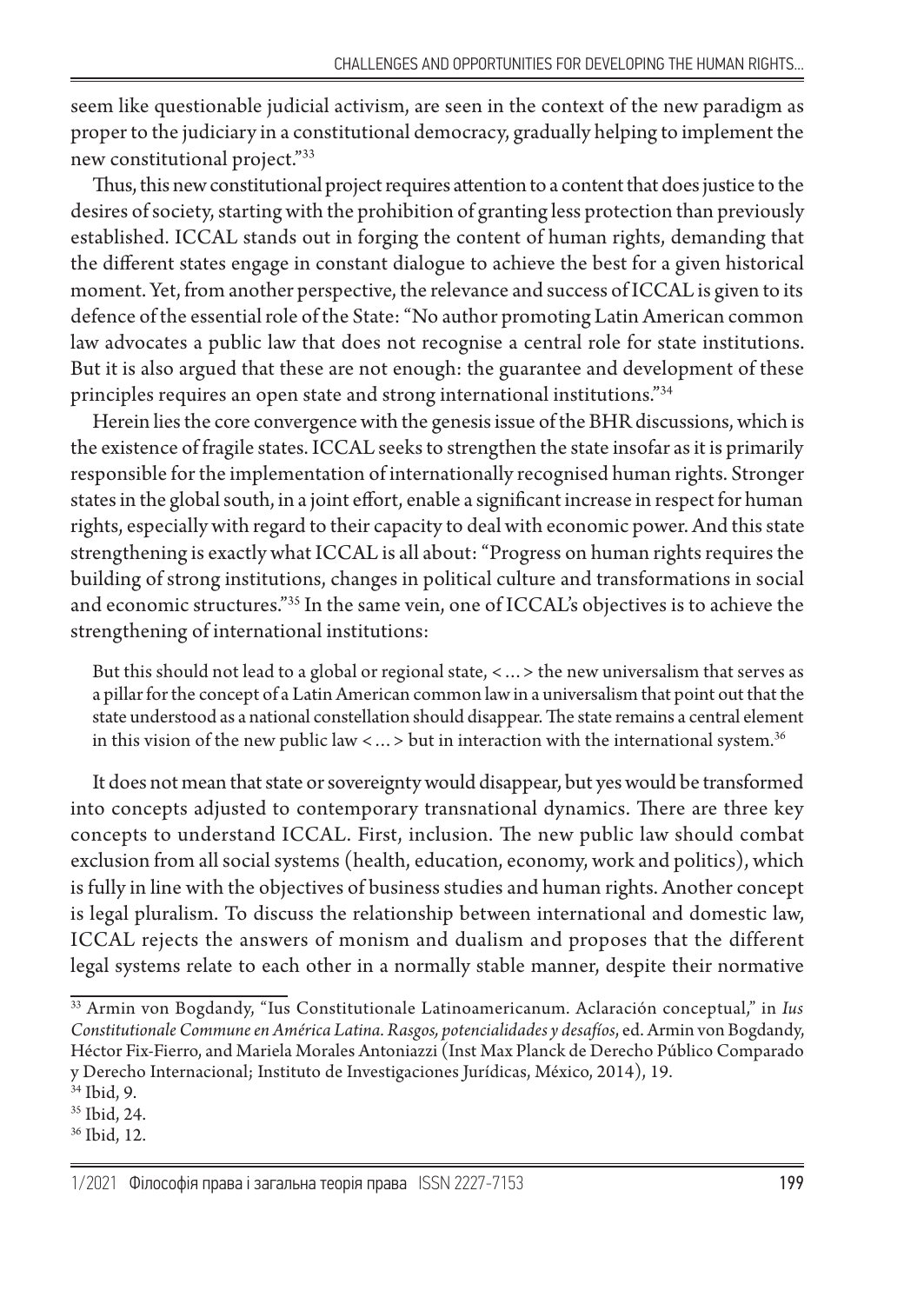independence and the conflicts that may arise. Joint and fruitful work is the rule and serious conflicts are the exception. The third concept that must be grasped for the understanding of ICCAL is the dialogue between the courts and between them and other actors. It was once possible for courts to decide on the basis of their authority, without offering much justification or arguments for their conclusions. Today, it is necessary to have sufficient argumentation for the parties to understand the reasons that lead to a certain decision; there is a process of convincing other actors. A national court can invalidate a decision by the Inter-American court and vice versa. This is why justification is essential to allow dialogue and the conviction that the decision adopted is not arbitrary. In addition, it is necessary that the parties involved in the dialogue, interested in fulfilling the same agenda, understand its meaning: "The concept of dialogue does not require harmony, but it only works if the parties are involved in a common project. In the absence of acceptance of this premise, there is only interaction, but not dialogue."37

It is possible to find encouragement in the jurisprudence of the Inter-American Court to argue that the region is in a position to realise rights.<sup>38</sup> Thus, the characteristics of ICCAL, its elements and objectives, seem to fit what is intended in fostering the evolution of studies in BHR. The intention is to illuminate one of the possibilities that open up when seeking to build common human rights content and foster the harmonious conduct of states in the region in relation to economic activities based in other states.

## **VI. Final Remarks**

Identifying that Latin America suffers from the need to receive investments, the special protection granted to investors, and the consequent reduction of the regulatory space of States, the text proposes to use the ICCAL to propose a solution.

The proposal is based on the possibility that states in the region can strengthen their capacity to dialogue among themselves and with the Inter-American System about the content and meaning of human rights. The cohesion around the meaning and content of rights will allow for coordinated action, taking advantage of the creation of a common law to guide their conduct and decisions in the international environment as well.

The ICCAL is based on the different decisions of the Inter-American Court that recognise the role of companies in the occurrence of certain human rights violations and on other manifestations of other bodies of the system. By recognizing the existence of this common right, states can use an instrument that will strengthen their decisions to

<sup>37</sup> Armin von Bogdandy, "Ius Constitutionale Latinoamericanum. Aclaración conceptual," in *Ius Constitutionale Commune en América Latina. Rasgos, potencialidades y desafíos*, ed. Armin von Bogdandy, Héctor Fix-Fierro, and Mariela Morales Antoniazzi (Inst Max Planck de Derecho Público Comparado y Derecho Internacional; Instituto de Investigaciones Jurídicas, México, 2014), 15.

<sup>38</sup> Sergio García Ramirez, "La 'navegación americana' de los derechos humanos," in *Ius Constitutionale Commune en América Latina. Rasgos, potencialidades y desafíos*, ed. Armin von Bogdandy, Héctor Fix-Fierro, and Mariela Morales Antonazzi (Inst Max Planck de Derecho Público Comparado y Derecho Internacional; Instituto de Investigaciones Jurídicas, México, 2014), 492.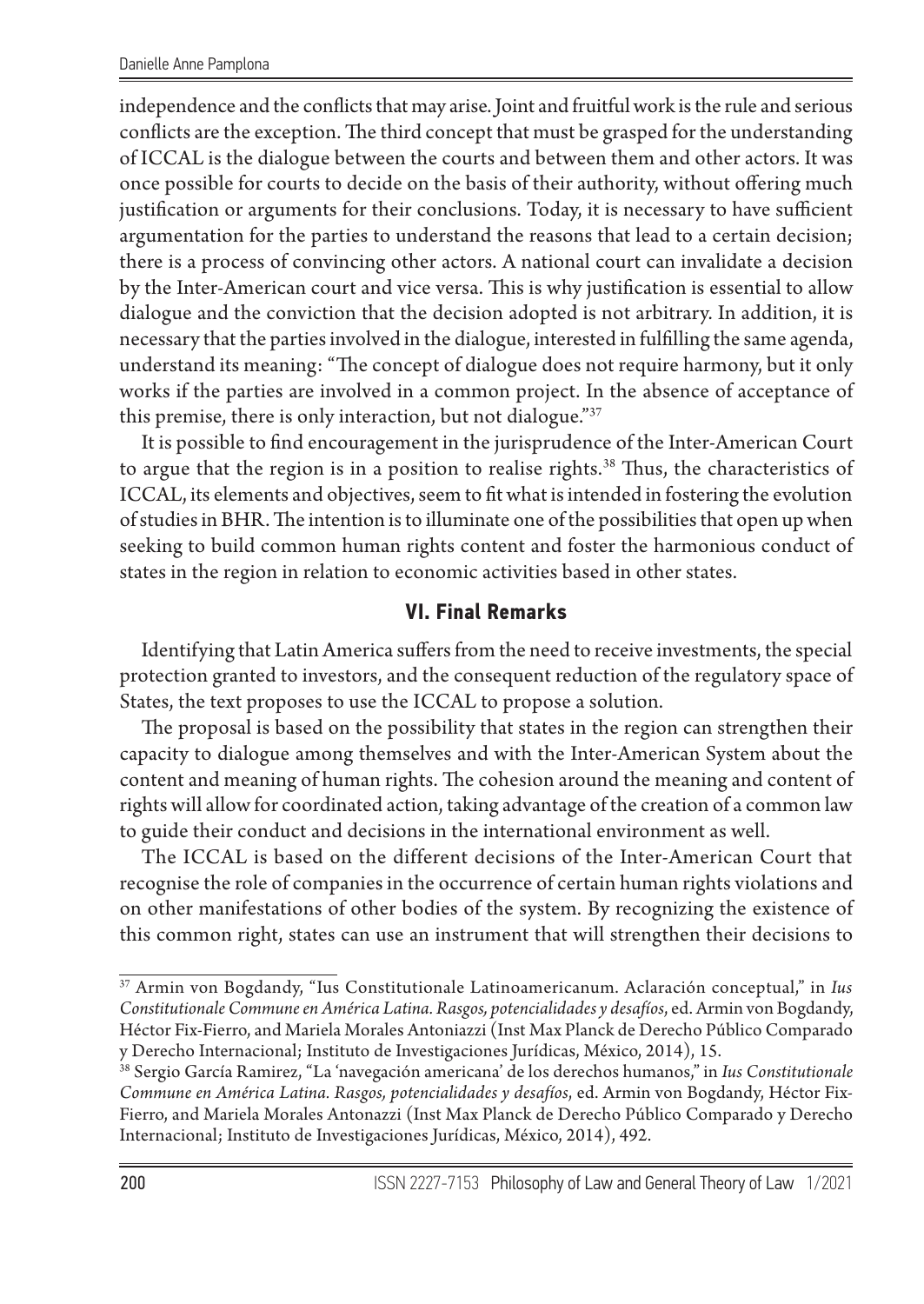address the demands of economic power in a manner that is coherent and consistent with their international human rights commitments.

© D.A. Pamplona, 2021

## Bibliography

- Alden, Robert. "Mr. Allend Follows outline of Speech." *The New York Times.* December 5, 1972. https://www.nytimes.com/1972/12/05/archives/allende-at-un-charges-assault-by-us-interestschilean-president.html.
- Amerson, Jena Martin. "'The End of the Beginning?': A Comprehensive Look at the U. N.'s Business and Human Rights Agenda from a Bystander Perspective." *Fordham Journal of Corporate & Financial Law* 17, no. 4 (2012). Accessed July 20, 2021. https://ir.lawnet.fordham.edu/cgi/viewcontent. cgi?article=1314&context=jcfl.
- Armin von Bogdandy et alli. "Ius Constitutionale Commune en America Latina: a regional approach to transformative constitutionalism." *MPIL Research Paper Series* (2016). https://papers.ssrn.com/ sol3/papers.cfm?abstract\_id=2859583.
- Brenkert, George. "Business Ethics and Human Rights: An Overview." *Business and Human Rights Journal* 1, no. 2 (2016): 277–306.
- Canan, Penelope, and George W. Pring. "Strategic Lawsuits against Public Participation." *Social Problems* 35, no. 5 (1988): 506–19.
- Cem dias de pandemia: as ações da Conectas para defender a democracia e os direitos dos mais vulneráveis. https://www.conectas.org/noticias/cem-dias-de-pandemia-as-acoes-da-conectaspara-defender-a-democracia-e-os-direitos-dos-mais-vulneraveis.
- Draft United Nations Code of Conduct on Transnational Corporation, 1983. Accessed July 20, 2021. http://investmentpolicyhub.unctad.org/Download/TreatyFile/2891.

Edelman Trust Barometer 2020. https://www.edelman.com.br/estudos/edelman-trust-barometer-2020.

- Fasterling, Björn. "Human Rights Due Diligence as Risk Management: Social Risk Versus Human Rights Risk." *Business and Human Rights Journal* 2, no. 2 (2016): 225–47.
- FIDH Press Release, 29 April 2020. https://www.fidh.org/pt/americas/brasil/brasil-pandemiaafeta-desproporcionalmente-as-comunidades-afetadas.
- Guamná, Adoración. "De documento del elementos al draft 0: apuntes jurídicos respecto del posible contenido del proyecto de instrumento vinculante sobre empresas transnacionales y otras empresas con respecto a los derechos humanos." *Revista de Direito Internacional* 15, no. 2 (2018): 84–114.
- "Human Rights: Is It Any of Your Business?" Amnesty International, April 2000. https:// www.amnesty.org/download/Documents/HRELibrary/sec010222008eng.pdf.
- Inter-American Commission on Human Rights. Report OAS/Ser.L/V/II.124, 07/03/2006, 46. https://cidh. oas.org/pdf%20files/DEFENSORES%20PORTUGUES%20(Revisada).pdf.
- Interview, *Conectas Human Rights.* December 12, 2017. Video. https://youtu.be/FzByoGo71NM. *Ius Constitutionale Commune en América Latina. Rasgos, potencialidades y desafíos*, edited by Armin
	- von Bogdandy, Héctor Fix-Fierro, and Mariela Morales Antoniazzi. México: Inst Max Planck de Derecho Público Comparado y Derecho Internacional, Instituto de Investigaciones Jurídicas, 2014.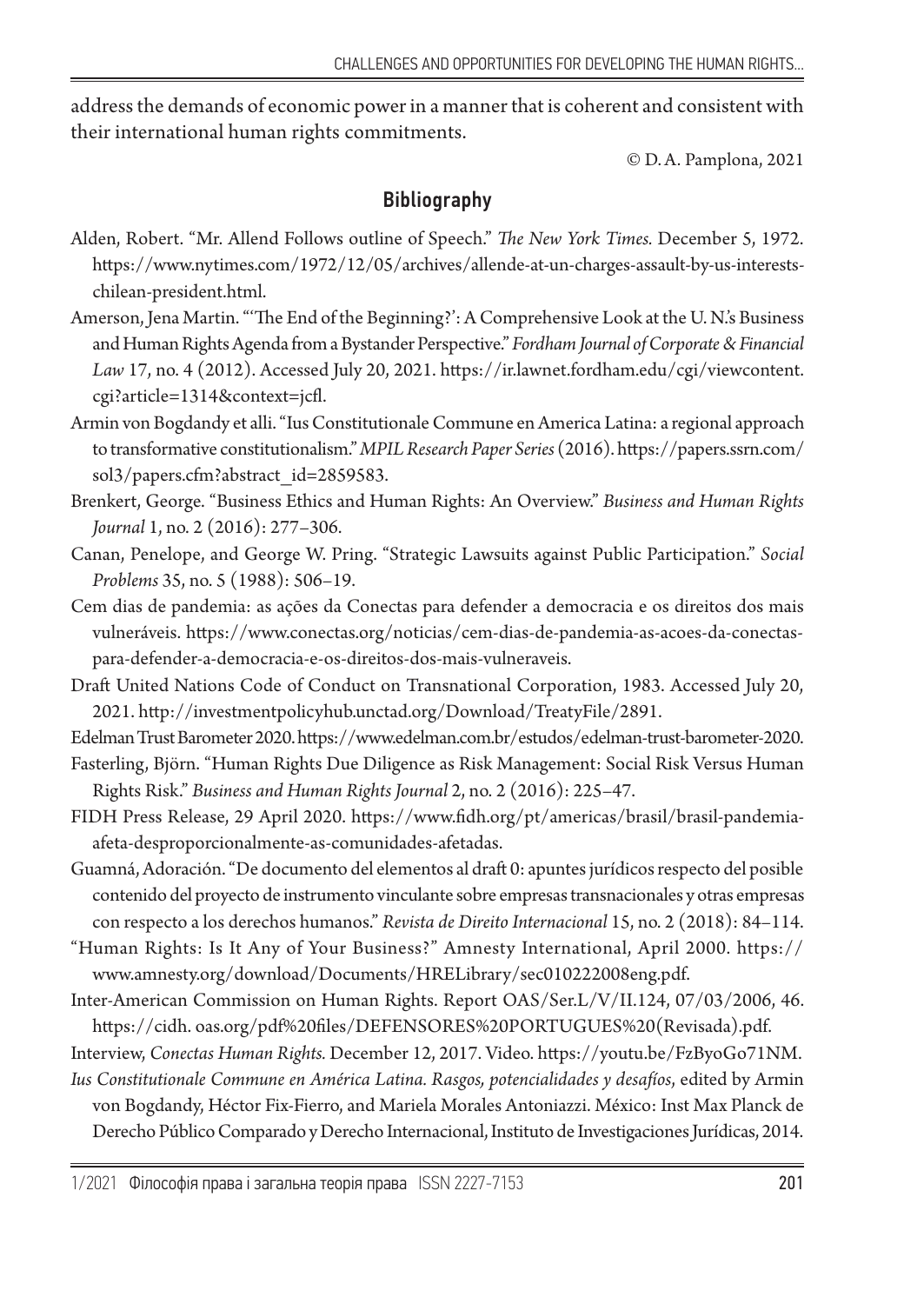- *Ius Constitutionale Commune en América Latina. Textos básicos para su comprensión. Coleção Constitucionalismo Contemporâneo*, edited by Armin von Bogdandy, Mariela Morales Antoniazzi, and Ferrero Eduardo Mac-Gregor. México: Instituto de Estudios Constitucionales del Estado de Querétaro, Max Planck Institute for Comparative Public Law and International Law, 2017.
- Mirzabegian, Sera. "Big Tobacco v Australia: Challenges to Plain Packaging." *Business and Human Rights Journal* 4, no. 1 (2019): 177–84.
- Nabuco, Joana, and Leticia Aleixo. "Rights Holders' Participation and Access to Remedies: Lessons Learned from the Doce River Dam Disaster." *Business and Human Rights Journal* 4, no. 1 (2019): 177–84.
- OAS, *Promoción y Protección de los Derechos Humanos en el Ámbito Empresarial*, AG/RES. 2840 (XLIV-O/14). Adopted at the second plenary session held on 4 June 2014.
- OAS, *Regulación consciente y efectiva de las empresas en el ámbito de los derechos humanos*, OAS/Ser.Q, CJI/doc.522/17 rev.2 de 9 marzo 2017.
- OAS, *Promoción y Protección de Derechos Humanos*, AG/RES. 2887 (XLVI-O/16.) Adopted at the second plenary session held on 14 June 2016.
- OAS, *Segundo Informe. Responsabilidad social de las empresas en el campo de los derechos humanos y el medio ambiente en las Américas*, OAS/Ser. CJI/doc.449/14 rev.1 Q, 24 Feb 2014.
- Pamplona, Danielle Anne. "Das violações de direitos humanos e do envolvimento de grandes corporações." In *Empresas e Direitos Humanos*, edited by Flávia Piovesa, Virgínia P. Soares Inês, and Marcelo Torelly, 171–84. Editora JusPodivm, 2018.
- Pamplona, Daniella Anne. "Um projeto comum para América Latina e os Impactos de Empresas em Direitos Humanos." *Revista Brasileira de Políticas Públicas* 9, no. 2 (2019): 287–302.
- Plan estratégico 2017–2021 de la CIDH. http://www.oas.org/es/cidh/mandato/PlanEstrategico2017/ default.asp.
- Resolution no. 2, December 22, 2020, CONINV. Аccessed February 10, 2021. https://www.in.gov.br/ en/web/dou/-/resolucao-coninv-n-2-de-22-de-dezembro-de-2020–296044638.
- Teixeira, Anderson Vichinkeski. "Um direito sem estado? Direitos humanos e a formação de um novo quadro normativo global." *Revista de Direito Internacional* 10, no. 2 (2013): 87–101.
- UN, Human Rights Council, *Report of the Working Group on the issue of human rights and transnational corporations and other business enterprises on its mission to Brazil* – *Resolution*, A/HCR/32/45/ Add.1 (12 May 2016).
- UN Working Group on Business and Human Rights, *Guidance on National Action Plans on Business and Human Rights*, Version 1.0 (1 December 2014). https://www.ohchr.org/Documents/Issues/ Business/UNWG\_%20NAPGuidance.pdf.

#### **Даніелла Анна Памплона. Виклики та можливості розвитку прав людини і бізнессфери в Бразилії та Латинській Америці: теорія спільного конституційного проєкту для Латинської Америки (А Ius Constitutionale Commune)**

**Анотація**. У своїй статті бразильська професорка Даніель Енн Памплона описує роль спільного конституційного проєкту для Латинської Америки (ICCAL) у зміцненні інвестиційного потенціалу країн Латинської Америки, зміцнення спроможності латиноамериканських держав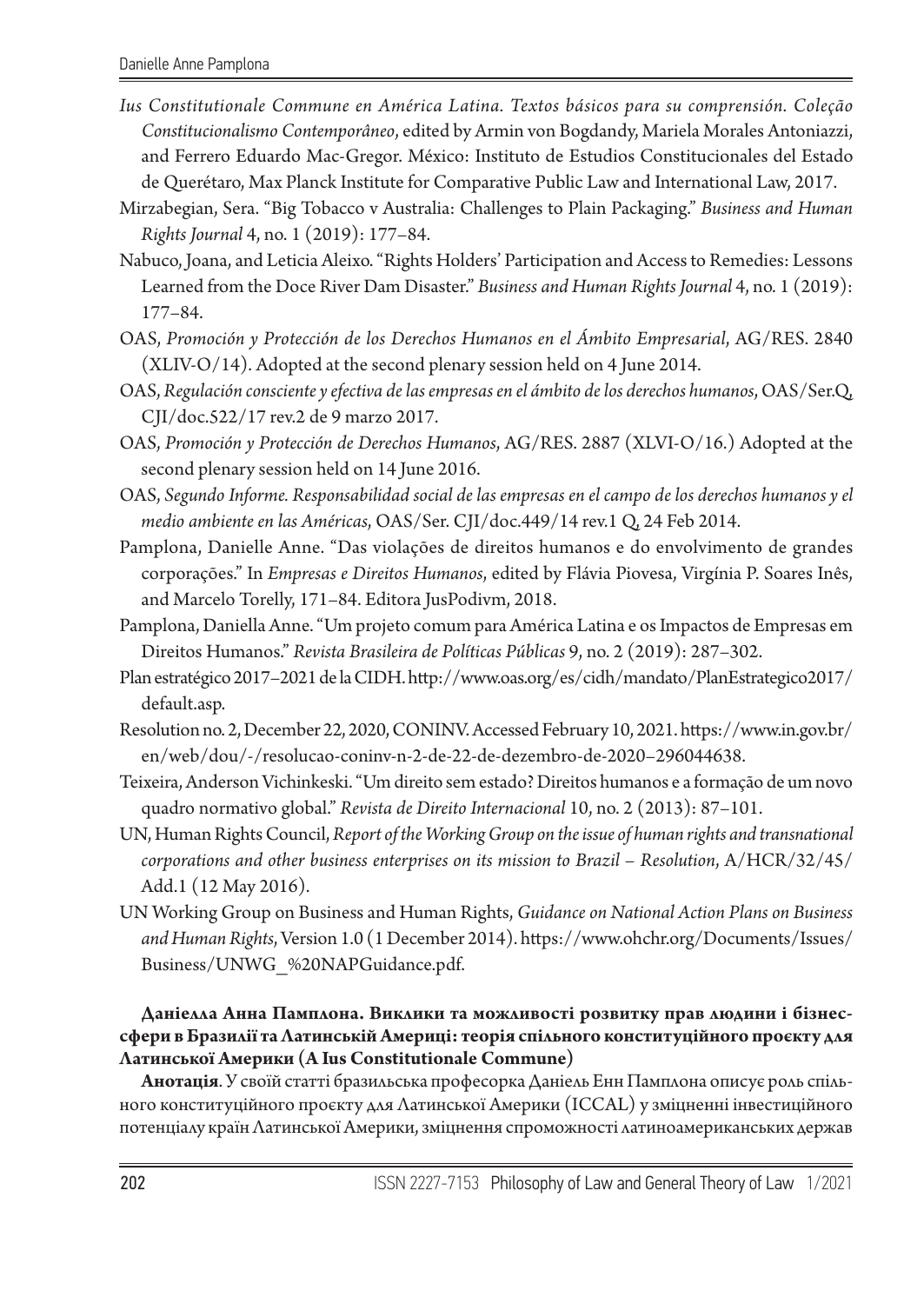і бізнесів поважати та захищати права людини. ICCAL – це новітня теорія, розроблена Арміном фон Богданді, Маріелою Моралес Антоніацці та Флавією Піовесан в Інституті порівняльного публічного права і міжнародного права імені Макса Планка, яка прагне сприяти трансформації суспільних і політичних реалій у Латинській Америці задля створення необхідних умов для зміцнення демократії, верховенства права та прав людини. Нинішня ситуація у регіоні характеризується низкою викликів, що мають різноплановий характер: високі показники бідності, глибокі соціальні розриви, які обмежують доступ до можливостей, особливо для найбільш уразливих верств населення; етнічним групам і корінним народам не забезпечено захист та повагу при реалізації макропроєктів, наприклад, у сфері видобувної промисловості, відсутність норм і практик про обов'язок компаній щодо проведення широких консультацій із корінними та племінними народами та гарантування їхньої участі в усіх рішеннях щодо будь-якого втручання, що впливає на їхні території.

Підхід ICCAL щодо проблем бізнесу і прав людини ґрунтується на різних рішеннях Міжамериканського суду, які визнають роль компаній у здійсненні негативного впливу на права людини, але водночас чітко артикулюють зобов'язання держав і бізнесів у сфері прав людини у термінах Керівних принципів прав людини. Як пояснює авторка, потенційна роль ICCAL полягає у тому, що він може стати практичним посібником для тлумачення різних національних норм і сприяння зміцненню слабших держав. Він також може зміцнити діалог між державами регіону та з Міжамериканською системою захисту прав людини. Згуртованість навколо значення та змісту прав людини дасть змогу державам і компаніям більш ефективно координувати дії у напрямі просування прав людини.

**Ключові слова**: права людини; зобов'язання у сфері прав людини; бізнес і права людини; Латинська Америка; Міжамериканська система захисту прав людини.

#### **Даниэлла Анна Памплона. Вызовы и возможности развития прав человека и бизнессферы в Бразилии и Латинской Америке: теория общего конституционного проекта для Латинской Америки (А Ius Constitutionale Commune)**

**Аннотация.** В своей статье бразильская профессор Даниэлла Анна Памплона описывает роль общего конституционного проекта для Латинской Америки (ICCAL) в укреплении инвестиционного потенциала стран Латинской Америки, укрепления способности латиноамериканских государств и бизнеса уважать и защищать права человека. ICCAL – это новейшая теория, разработанная Армином фон Богданди, Мариэль Моралес Антониацци и Флавией Пиовесан в Институте сравнительного публичного права и международного права имени Макса Планка, которая стремится способствовать трансформации общественных и политических реалий в Латинской Америке для создания необходимых условий для укрепления демократии, верховенства права и прав человека. Нынешняя ситуация в регионе характеризуется рядом вызовов, имеющих разноплановый характер: высокие показатели бедности, глубокие социальные разрывы, которые ограничивают доступ к возможностям, особенно для наиболее уязвимых слоев населения; группам и коренным народам не обеспечено защиту и уважение при реализации макропроектов, например, в сфере добывающей промышленности, отсутствие норм и практик об обязанности компаний по проведению широких консультаций с коренными и племенными народами и обеспечения их участия во всех решениях в отношении любого вмешательства, влияет на их территории.

Подход ICCAL по проблемам бизнеса и прав человека основывается на различных решениях Межамериканского суда, которые признают роль компаний в осуществлении негативного